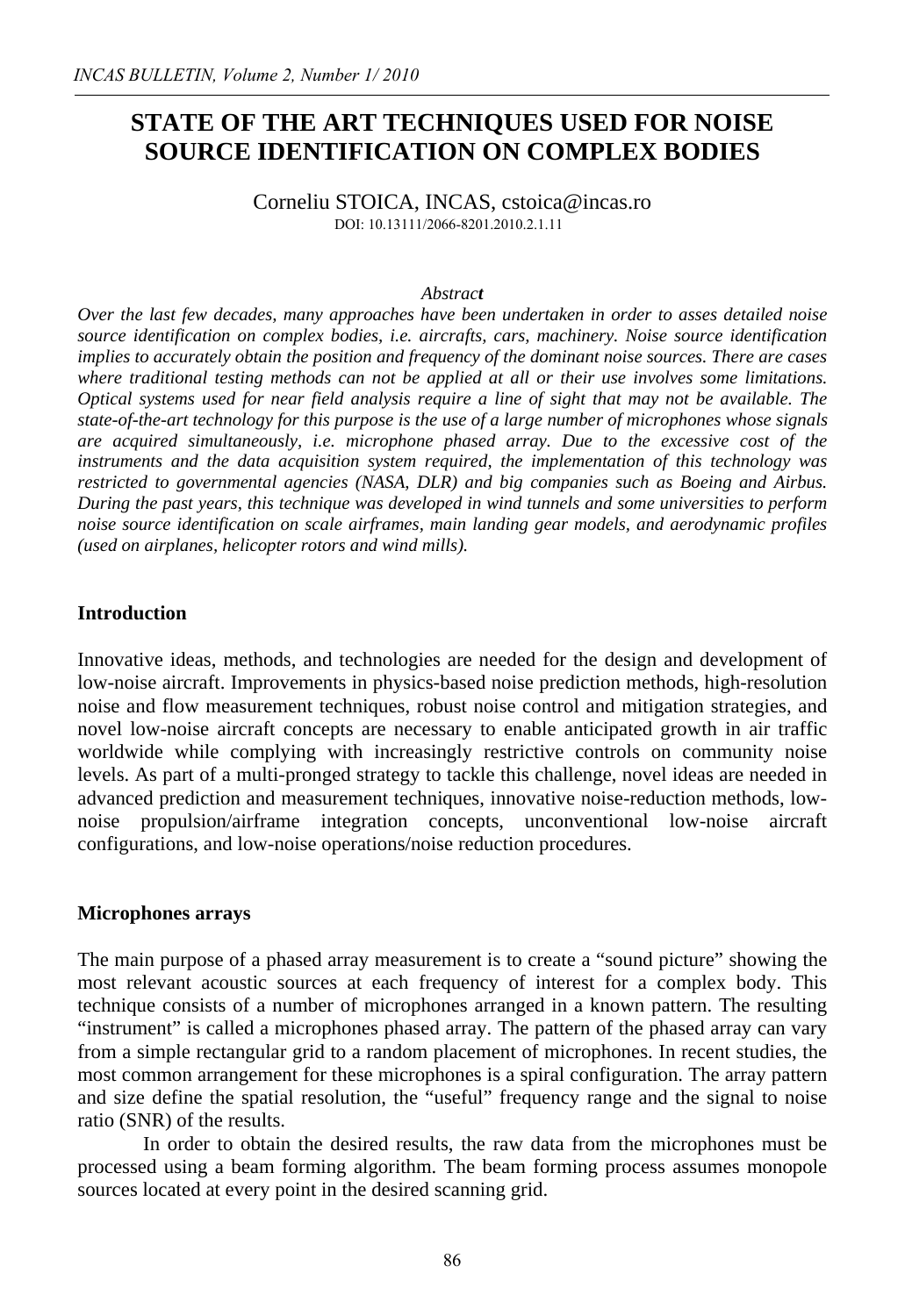Using the phase delay from the monopole model, the microphone signals are added to determine the sound pressure level (SPL) at every point of the scanning grid. If the array is focused at an actual noise source, the microphone signals add constructively resulting into a large beamforming output. If a source is not present at that point in space, the signals add destructively yielding a low beam forming output. The same procedure is performed for each frequency of interest.

Beam forming is the discipline that takes a set of microphones, usually in an array, and a set of point source signals and tries to focus on one signal source to the exclusion of both noise and other signal sources. Delay and sum beam forming is quite true to its name as it merely takes the set of signals, delays and maybe weights them by varying amounts, and then adds them all together. The size of the delays is determined by the direction or point at which the set of microphones is aimed. Despite its simplicity, delay and sum manages to achieve optimal noise suppression for the case of a point source in a background of white noise. Of course, normal signal processing applies, and one can do better than just delay and sum if information about the signal other than location is known a priori. For example, if it is known that the signal is band limited and baseband, then a suitable low pass filter can be applied to further suppress noise.

Near field calculations are both more computationally intensive and accurate. If it is assumed that the microphones have some sort of center for distance, then the center can be designated as the origin for the coordinate system. A point source at a point (xs, ys, and zs) would then emit a signal s (t). A microphone at a point (xm, ym, zm) would then receive a signal m (t). Assuming that the signal propagates uniformly with speed v and that signal strength is equal to the original signal strength divided by the square of the distance, we can calculate the received signals/the received signals can be calculated.

 If it is assumed that the array always operates in far field, with the source at a great distance from the sensors, an estimation in which the emitted spherical waves can be approximated by plane waves can be used. It is accurate in the limit where the distance between the microphones and the source is large enough so that the angle between the source and each microphone does not change significantly.

The beamforming process can be performed either in the time or the frequency domain. In case that frequency domain approach is used, the time domain signals are converted to the frequency domain by performing a Fast Fourier Transform (FFT).

With these data, a cross-spectral matrix (CSM) is generated for each frequency spectral line of interest. In order to "steer" the phased array to a particular point in the grid, the so called steering vector is used. This vector includes the theoretical phase delay for each microphone with respect to the scanning point as well as corrections in amplitude due to distance to the point. In some cases, corrections for microphone response are used to obtain the actual array output in the beamforming equation.

After the beamforming process is completed, the maximum lobe (main lobe) indicates the actual position of the sources at each scanning frequency. The signal to noise ratio (SNR) is determined by the difference between the main lobe and the side lobes, i.e. lobes not associated with a source but resulting from the spatial aliasing effects due the discrete nature of the array. Usually, the 3dB down zone from the maximum SPL at each frequency is assumed to be the size of the noise source. As mentioned before, the size of the "spot" or spatial resolution depends on the array characteristics. If more than one noise source is present at the same scanning frequency, they can also be "identified". However, precaution must be taken to avoid confusing noise sources with lobes associated to louder noise sources.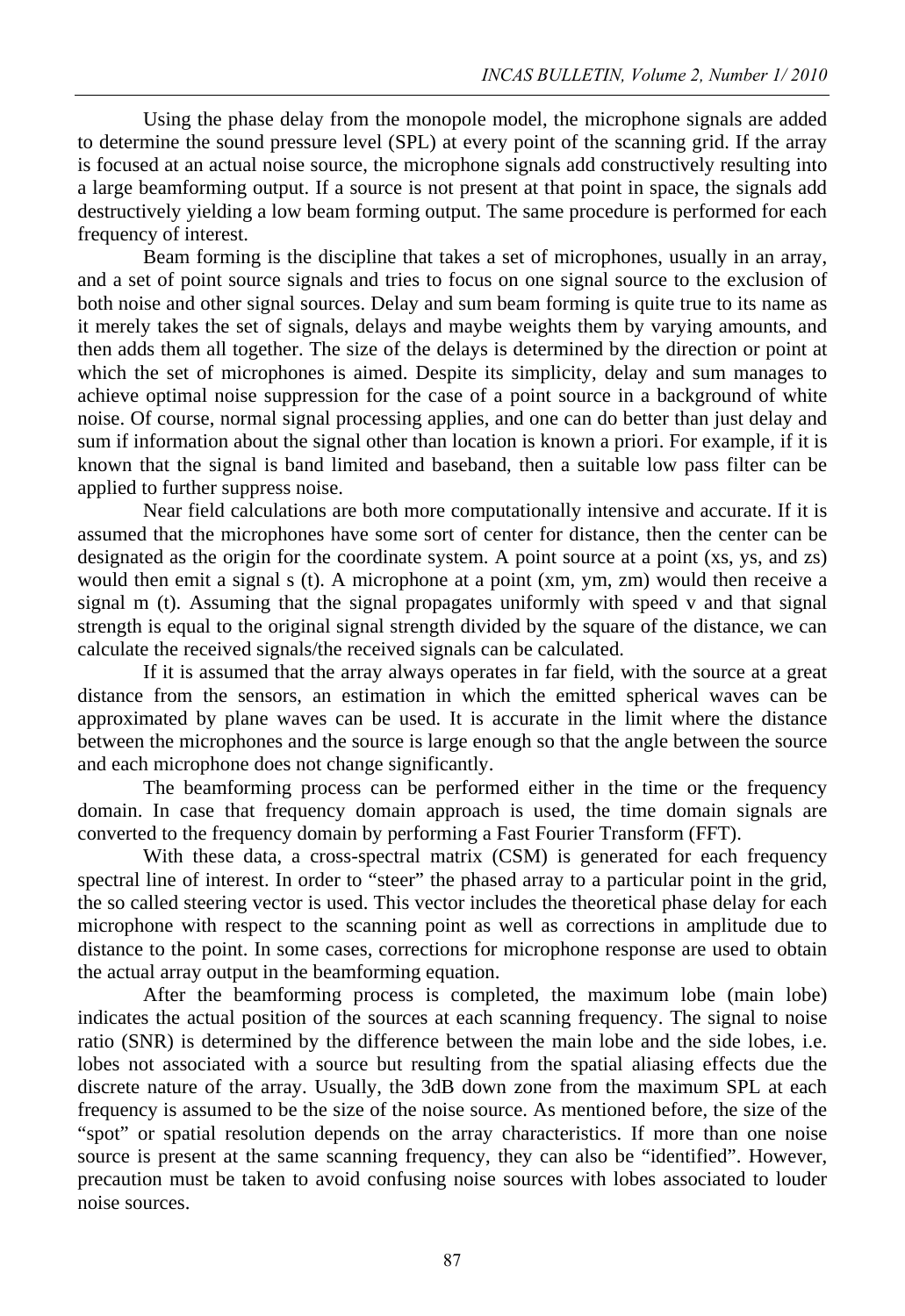Knowing the theoretical and/or experimental SNR of the array and the behavior of the side lobes is helpful during tests.

#### **Problems regarding the beamforming techniques**

During the beamformig process several complications may appear. Since all of the processing is done in a digital environment, all work must be done with samples of the signals and not with the signals themselves. In some cases, because of this, it is not possible to implement an arbitrary time shift as any shift must be done in increments of the sample period. To remedy this, the signals are interpolated digitally by up sampling them and then putting them through a low pass filter with cutoff corresponding to the amount of up sampling. An equiripple filter is chosen for the low pass filter as there appears to be no constraints as to the exact shape of the filter and because an equiripple filter would avoid the Gibb's phenomena found in a direct approximation of an ideal low pass filter. Using this interpolation, a greater resolution can be achieved in the time shifts, though the drawback is the large amount of additional data that must now also be processed. In fact, even though the concept of delay and sum is incredibly simple, the amount of computation that must be done because of the up sampling is often prohibitively high. It is impossible for the amount of interpolation to be too high, but if it is too low, then it is entirely possible that the direction of the source be inaccurate or entirely wrong as the algorithm will be unable to shift the signals to where they match enough. At a given sampling frequency, there is always the "normal" aliasing phenomenon associated to the Nyquist Theorem, restricting the fully reconstructable signals to those that are band limited to half of the sampling frequency. Something similar occurs with array spacing, and if proper care is not taken, aliasing may occur in spatial dimensions. Using the spatial analogue of the Nyquist Theorem, the minimum spacing between microphones must be at most half the wavelength corresponding to highest frequency present. Thus, to achieve any resolution at all for higher frequency signals, smaller arrays must be used; however, with a smaller array, the precision with which a direction can be determined is diminished. It appears that there is an uncertainty principal at odds with beamforming in its spatial dimensions. The main focus of the process is to locate a source using an array of microphones and then to focus the array in the direction of the source, thus obtaining a greater suppression of noise than would be possible to obtain using only one microphone. Since the direction of the source is unknown, a solution is to scan for the source by sweeping all possibilities. This is where the far field approximation significantly reduces computational complexity. Using near field, any algorithm would be forced to evaluate all possible combinations of three coordinates. With far field, there are only two angles to deal with as opposed to three coordinates so there is far less to compute.

Some aero acoustic tests of airfoils, aircrafts models and high lift devices and other parts, are performed in an open jet anechoic wind tunnel and some are made in closed jet wind tunnels. During tests scaled models and full models are used.The resulting data are compared to the corresponding free-field microphone data. Usually in open-jet wind tunnels is easy to do tests because there are not so many reflected waves (there are no walls near the models) and there is more space for sensors and equipments but they are costly.

Tests in closed-jet wind tunnels are not so expensive, but require more care in data interpretation. This is partial because the microphone arrays are positioned in the geometric near-field (we can not use the approximation in which the source is assumed to be far enough away that the spherical waves it emits can be approximated with plane waves), the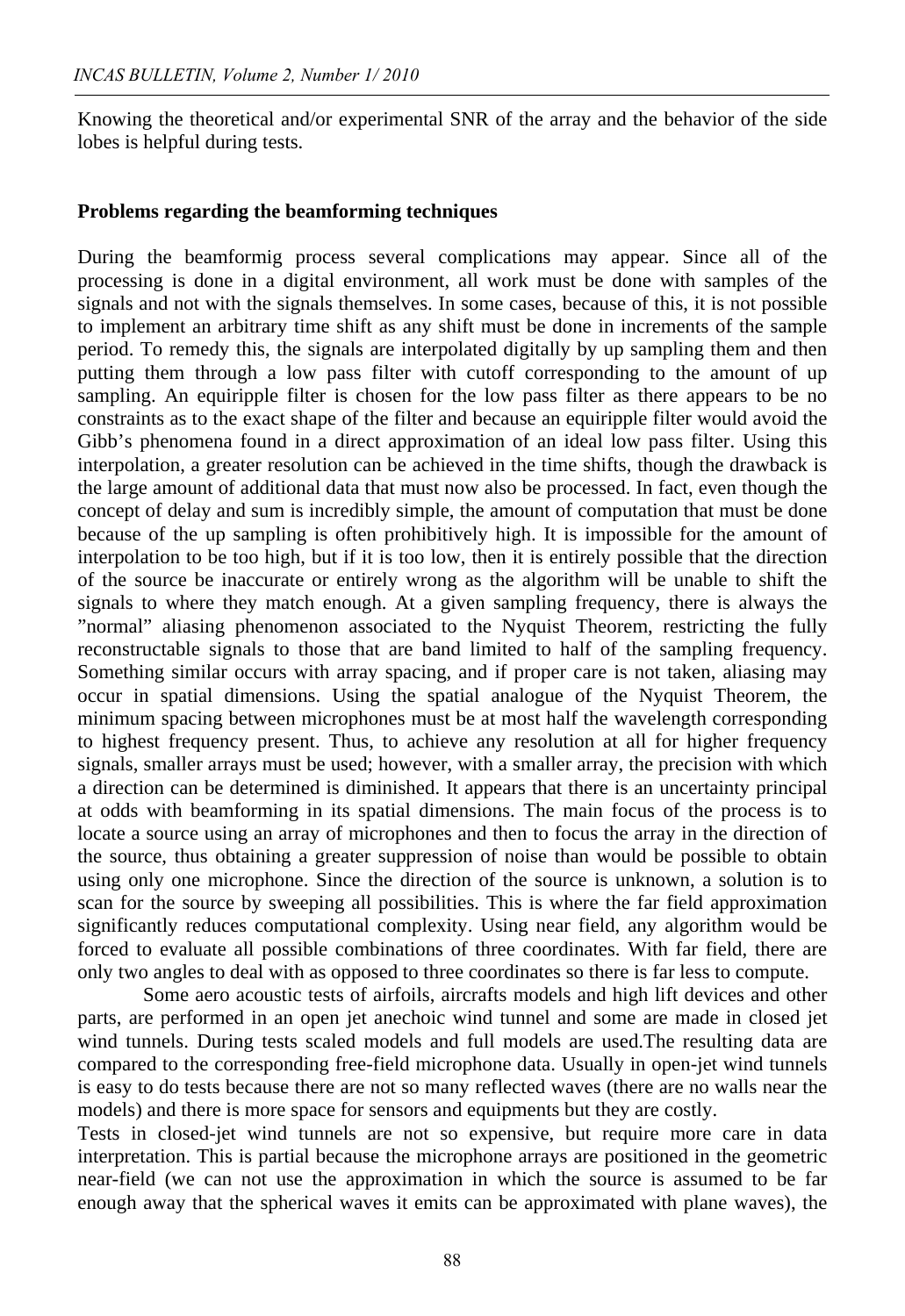blockage factor of the model in a closed section tunnel is different to both an equivalent open-jet wind tunnel and an aircraft in flight, but also microphones must be used to suppress wind tunnel background noise. The subsonic wind tunnel from INCAS is a closed-jet type. In this case the best way to make aero acoustic measurements is by implementing arrays of microphones in the wind tunnel walls.

Since these arrays are to be used for aero acoustic measurements in a hard wall wind tunnel, some extra considerations are necessary in hardware fabrication. For instance, to avoid the hydrodynamic noise induced by the turbulence in the boundary layer of the wind tunnel, the microphones are recessed behind a stretched Kevlar cloth. This mounting technique was developed and tested at NASA Ames. Since Kevlar is acoustically transparent, the pressure fluctuations on the microphones due to the boundary layer unsteadiness are significantly reduced while allowing the sound to propagate through the cloth. On the other hand, given the high tension applied while stretching the cloth, the Kevlar appears as a hard surface to the flow.



Virginia Tech wind tunnel a) Kevlar screen mounted in the wind tunnel wall and b) Wind tunnel cross-section showing a schematic of the mounting of the phased array.

During the past years the development of quieter turbofan engines accentuated the airframe noise, thus becoming an important noise source in commercial aircrafts. While at take-off engines still are the dominant noise source, the airframe noise is as important as the engine noise on approach since engines are operating at low thrust. The main problem is that when approaching the airport for landing, the aircrafts fly over populated areas at low altitude.

Therefore, the high levels of radiated noise have a significant impact on community noise. The main components of the airframe noise are the high lift devices and the landing gears. In order to satisfy noise regulations imposed by the aviation authorities and some airports, the noise levels needs to be further reduced in future years. An important task for this goal is to clearly identify the noise sources, quantify their contribution to the overall noise emission, and develop and test practical noise control devices. Thus, it is critically important to identify the gear components that are mostly responsible for the flyover noise emissions. In this way, the design of noise control devices can be focused on those identified gear components.